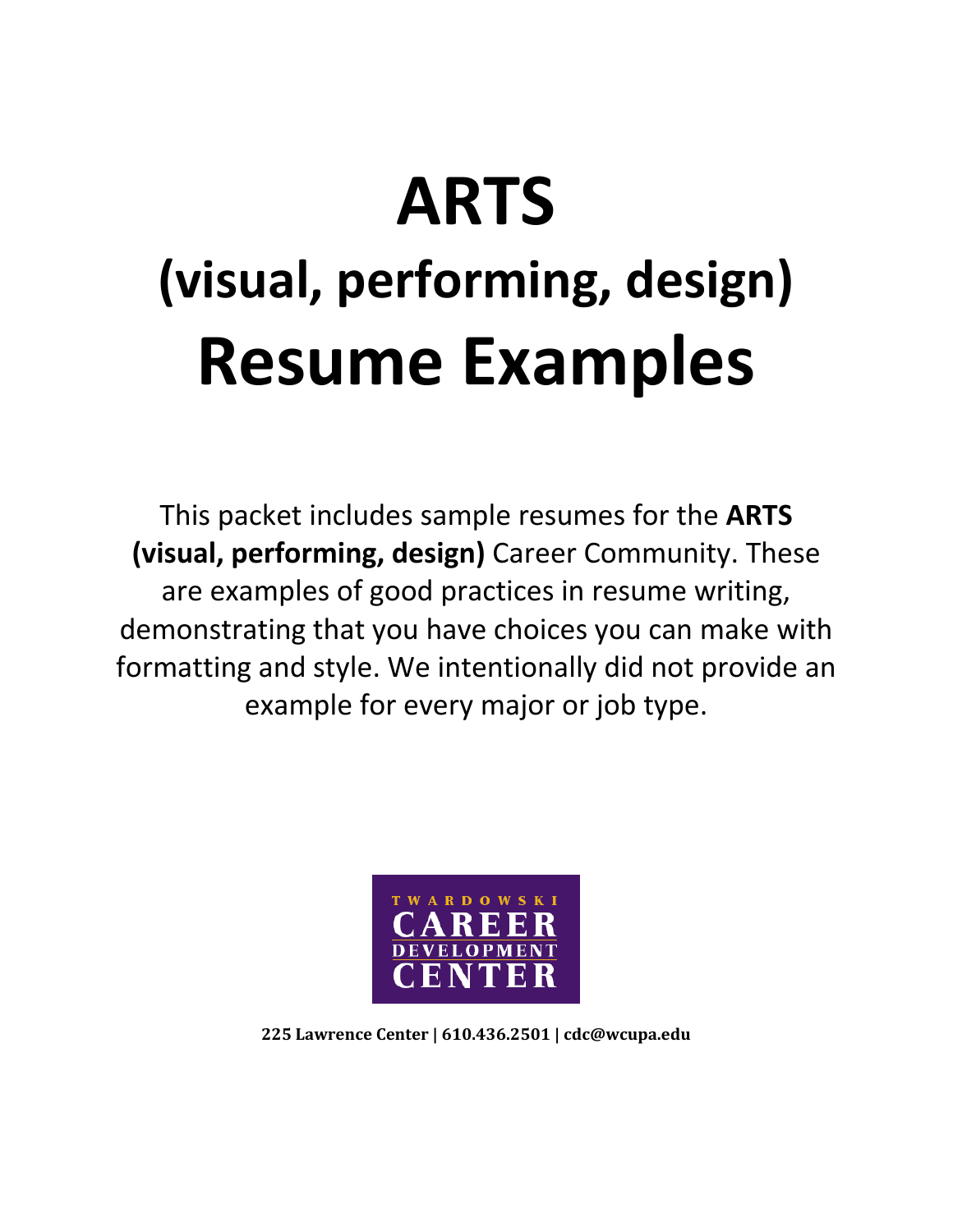

# Marisol Williams

## Bachelor of Arts

**Phone:** (484) 456-7890 **Home:** 654 Main Street, West Chester, PA 19380 **Email:** MW876543@wcupa.edu

## **SKILLS**

**Design:** Adobe Illustrator, Photoshop

**Social Media: Twitter, Instagram,** WordPress, Tumblr, Facebook

#### **Research:** SPSS

**Office:** Word, Excel, Outlook, PowerPoint, SharePoint

**Mac:** Pages, Numbers, Keynote

## **EDUCATION**

#### **Bachelor of Arts in Psychology**

Anticipated August 2017 Minor in Spanish Language West Chester University, West Chester, PA

#### **Study Abroad - Spanish Language & Culture**

Summer 2016 University, of Alicante Alicante, Spain

## HONORS

- Dean's List
- National Society of Collegiate Scholars
- Psi Chi National Psychology Honor Society

## **EXPERIENCE**

**Social Media Intern | 2015 - present CampusPhilly, Philadelphia, PA**

- Write weekly blogs about cultural and performing arts events offered to area college students.
- Encourage participation and engagement through Live tweets at career fairs and networking events.
- Contribute to web site management, including writing content and designing info graphics.

#### **Server | 2014 - present Timothy's of West Chester, West Chester, PA**

- Provide welcoming customer service and contribute to a pleasant dining experience.
- Successfully resolve customer complaints about food orders or slow meal delivery.
- Work with a team of servers, hosts, and managers to ensure peak patronage is efficiently managed.

#### **Cashier | Summers 2010 - 2013 Rita's Water Ice, West Chester, PA**

- Processed customer orders in a fast-paced, highvolume location.
- Entrusted to open and close store.
- Accurately managed close-of-business register reconciliation and prepared accurate deposit slips with store manager.
- Phi Eta Sigma National Honor Society
- Campus Ambassador, Admissions Office
- Alpha Mu Gamma National Language Honor Society

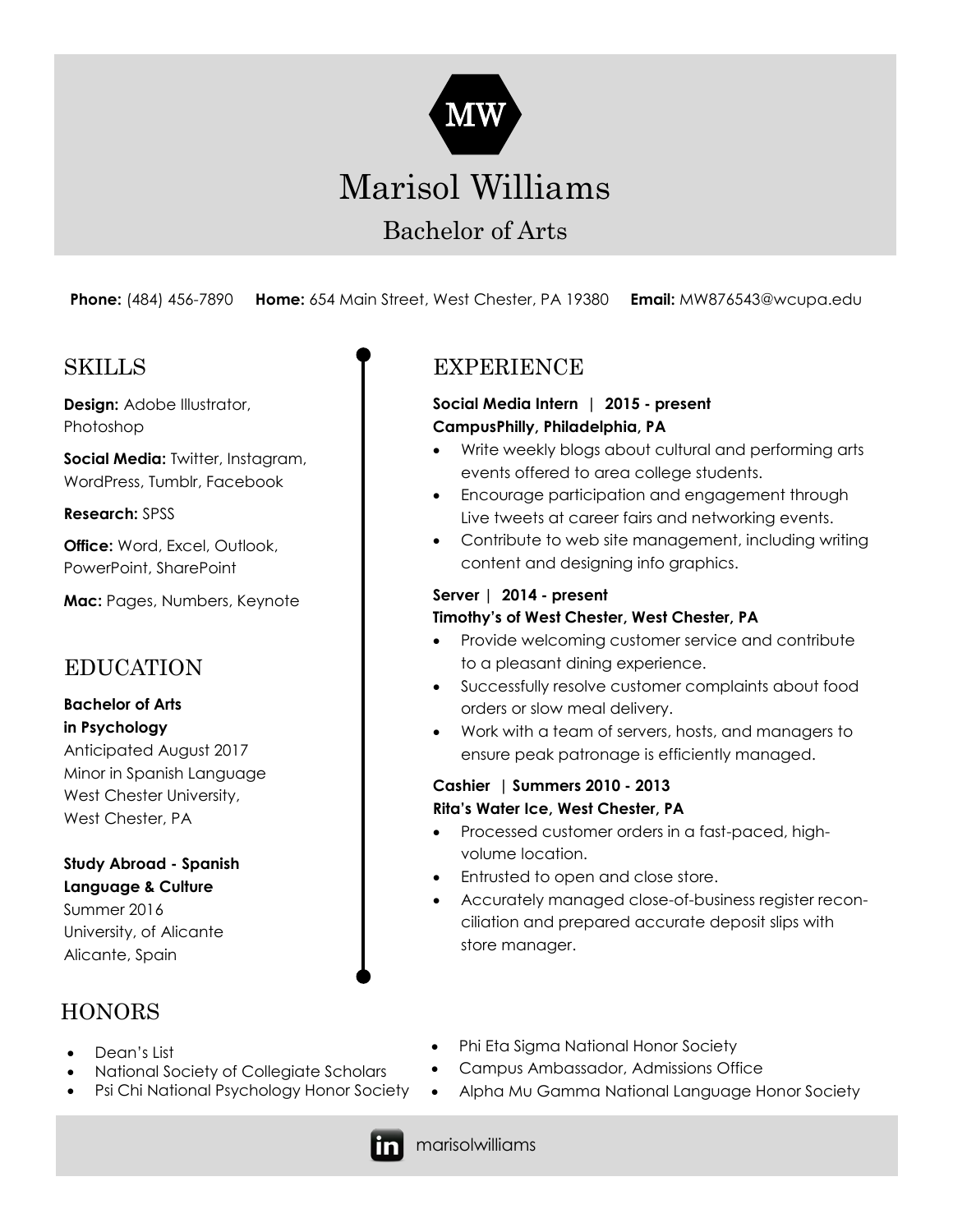#### **JOAN S. EXAMPLE**

123 Maple Drive Philadelphia, PA 19104 Cell: 917-123-5678 JoanExample@hotmail.com

Height: 5'8" Weight: 130 lbs. Eyes: Brown Hair: Brown

#### **PERFORMING EXPERIENCE**

**Show Role Role Theatre** The Pajama Game Babe Williams West Chester University (2016) As You Like It Rosalind Upper Darby Playhouse (2016) Our Town Stage Manger British Drama Academy (2015) My Fair Lady Chorus West Chester University (2015)

#### **DIRECTING EXPERIENCE**

Love's Fire: Plays inspired by Seven Shakespearean Sonnets, West Chester University (2015) Company consisted of six actors and a crew of three technicians

#### **TRAINING/EDUCATION**

**West Chester University,** West Chester, PA Bachelor of Arts, anticipated May 2017 Theatre concentration

**The British American Drama Academy,** London, England Study Abroad Program, Spring 2015 Earned 12 credits through experiential activities supervised by theatre professionals

#### **AWARDS**

Dean's List, Fall 2012 & Spring 2016 J. Peter Adler Scholarship, 2014

#### **SPECIAL SKILLS**

Proficient in Alexander Technique, Stage Fighting, Theatre History, Dramaturgy, Dramatic Criticism, Improvisation, Guitar, Voice, British (London) Dialect

#### **PROFESSIONAL PORTFOLIO**

References, writing samples and video clips available upon request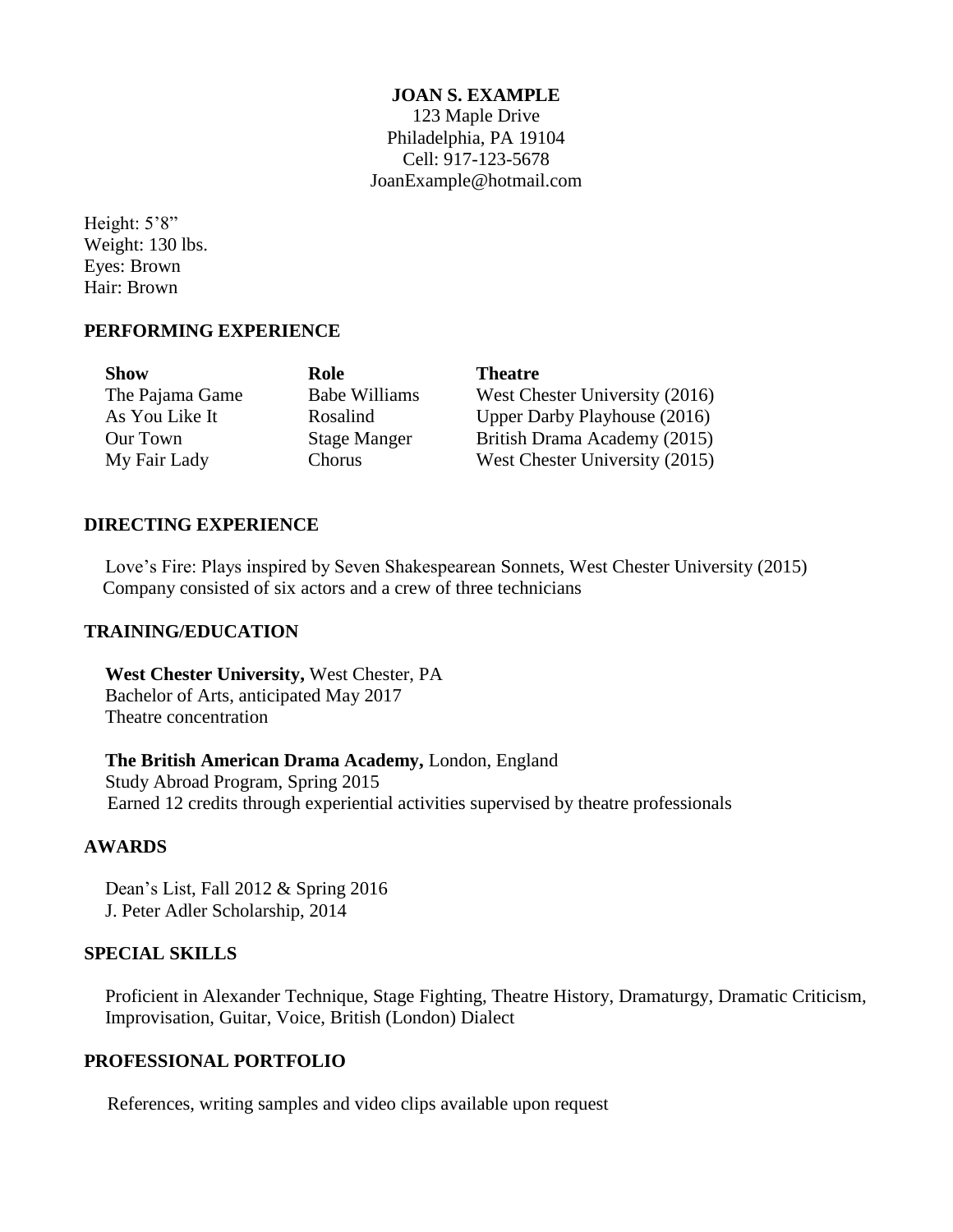## **Tomás Henriques**

2408 Smith Drive, Harrisburg, PA 17110 | TH654321@wcupa.edu |610.222.3333

**Education West Chester University of Pennsylvania,** West Chester, PA **Bachelor of Music** May 2017 **Related West Chester Orchestra,** West Chester, PA **Experience** *Intern* September 2015 - Present Manage and organize all personnel and performance information for a 35-piece jazz orchestra Attend rehearsals and take notes, which are shared with all personnel in an online blog Assist with equipment and instrument management Work with Stage Manager and Director on set-up and staging **AJAX Music,** West Chester, PA *Social Media & Marketing Assistant* January 2014 - August 2015 Enhanced social media presence through increased engagement on Twitter and via the launch of Instagram and YouTube artist promotional channels • Designed and implemented marketing strategy for local college campuses **Comcast Center,** Philadelphia, PA *Usher/Ticket Sales* May - August 2014 • Processed in-person ticket sales and pick-up for concerts and events attracting thousands of customers of all ages and backgrounds Greeted guests and escorted individuals to special box seats or reserved seating areas **Additional Art + Design Department,** West Chester University **Experience** *Student Worker* **August 2015 - May 2016**  Assisted with data entry of student assignments and exhibitions in Excel Provided administrative support including answering and directing phone calls, general inquiries about the program, and interacted with students and faculty **Lower Paxton Township Recreation Camp,** Harrisburg, PA *Summer Camp Counselor* June - August 2013 Developed social, educational, and athletics events and programs for campers Directly managed a group of 15 adolescent campers and collaborated with other counselors on group activities Demonstrated patience, maturity, and creativity when providing support to campers who were homesick, experiencing conflict, and other adjustment issues in camp Activities High Street Harmonix, September 2014 - present Habitat for Humanity, August 2014 - May 2015 The QUAD, January - May 2015

**Special Skills** AutoCAD, Music Composition, Piano, Audio Engineering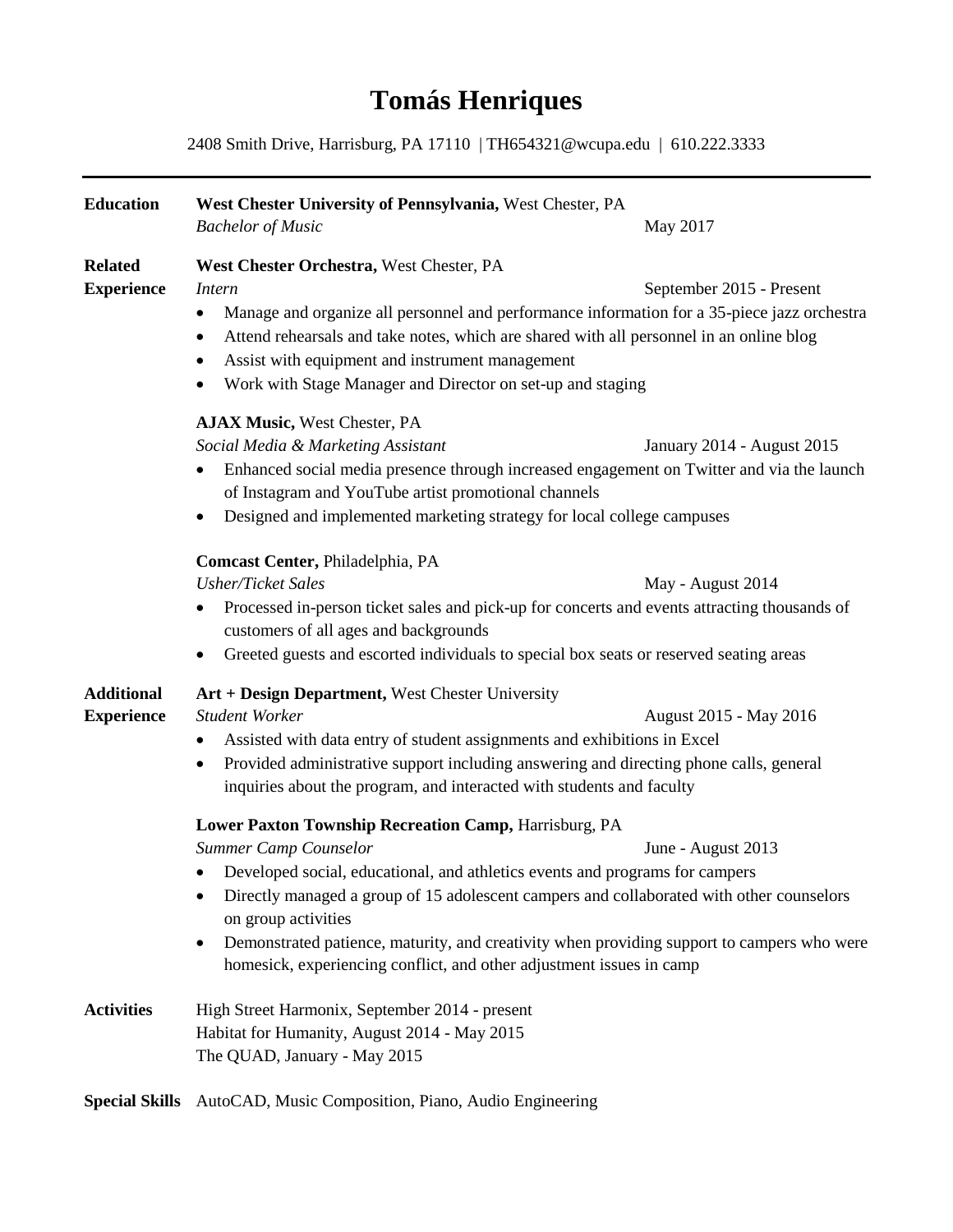## **jian sample**

graphic design Exton, PA js123456@wcupa.edu jiansampledesigns.com 610.234.5678

## Education

West Chester University of Pennsylvania *Bachelor of Fine Arts in Graphic Design* Minor in Art History May 2017

## Skills

Adobe InDesign, Photoshop, Illustrator, After Effects, Dreamweaver, Flash Microsoft Excel, PowerPoint, Word, Publisher, Outlook **Other** Quark Xpress, HTML, CSS, XML

## Affiliations

AIGA Philadelphia *West Chester University, student chapter* Member since 2015

Portfolio at jiansampledesigns.com



## Experience

Freelance West Chester, Pennsylvania Designer & Web Content Manager 2013 - present Create flyers for print and digital distribution to customers of local businesses. Manage web sites for two student organizations and three local companies. Developed t-shirt designs for the WCU InterFraternity Council.

#### Delaware Investments

Philadelphia, Pennsylvania *Graphic Design Intern* Summer 2014 & Winter 2015 Collaborated with design team and clients internally to create pitch books, develop quarterly data sheet updates, and setting up email campaigns.

Rita's Water Ice Exton, Pennsylvania *Cashier* Summers 2010-2013 Utilize excellent communication and customer service skills Process cash and credit transactions. Work with a team of associates.